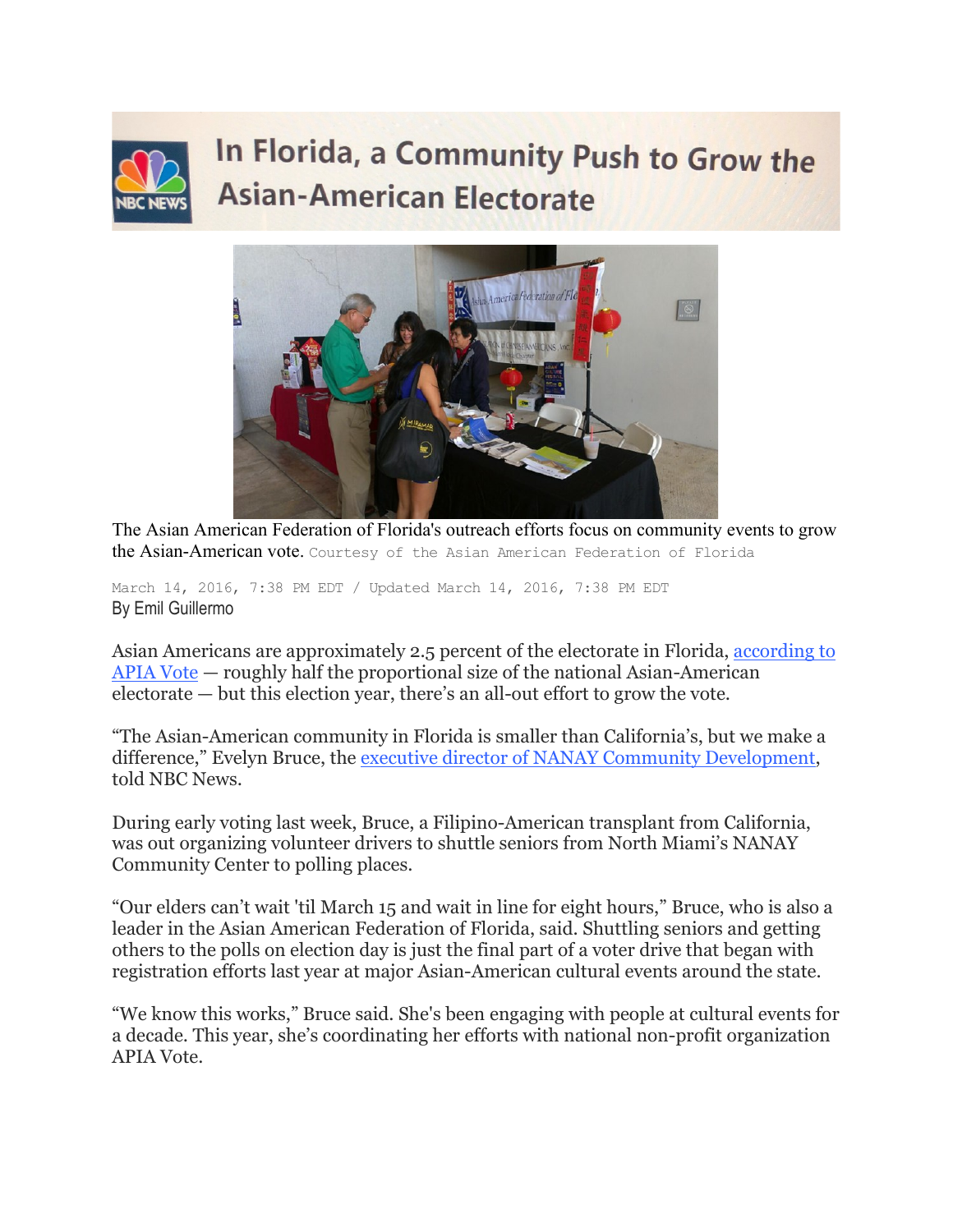## **RELATED: [New Report Finds Immigrants Fuel Growth of Asian Voter](http://www.nbcnews.com/news/asian-america/new-report-finds-immigrants-fuel-growth-asian-voter-population-n499091)  [Population](http://www.nbcnews.com/news/asian-america/new-report-finds-immigrants-fuel-growth-asian-voter-population-n499091)**

In Florida, Bruce has reached out to nearly 70 different associations that span a wide range of Asian ethnicities and languages. By far, language, she said, has been the largest barrier to registering new voters. But by working with the largest and most trusted groups, like OCA — formerly the Organization of Chinese Americans — and the National Federation of Filipino American Associations, Bruce and others are making sure Asian Americans in the Sunshine State aren't shut out on Tuesday. They're expecting a noticeably higher voter turnout this year.



A voter registration and education booth hosted by NANAY at a cultural event. Courtesy of the Asian American Federation of Florida

Bruce said the effort to expand the Asian-American vote only gets harder and more complicated with time. Part of the problem is identifying potential voters. On paper, Bruce said, most don't see her as Asian, and if they do, they categorize her as Chinese, while she's Filipino American.

"Most of us [Filipinos] have Spanish names and get classified as Latinos and not Asians," Bruce said. She is asking people to re-register, designating their birth place to make sure people are properly identified.

She's also concerned about U.S. born and mixed-raced individuals and making sure they're accounted for under the Asian-American category.

"We need to have more Asian Americans recognized in Florida because the only way to make a difference in any political endeavor is to have that high number," Bruce said.